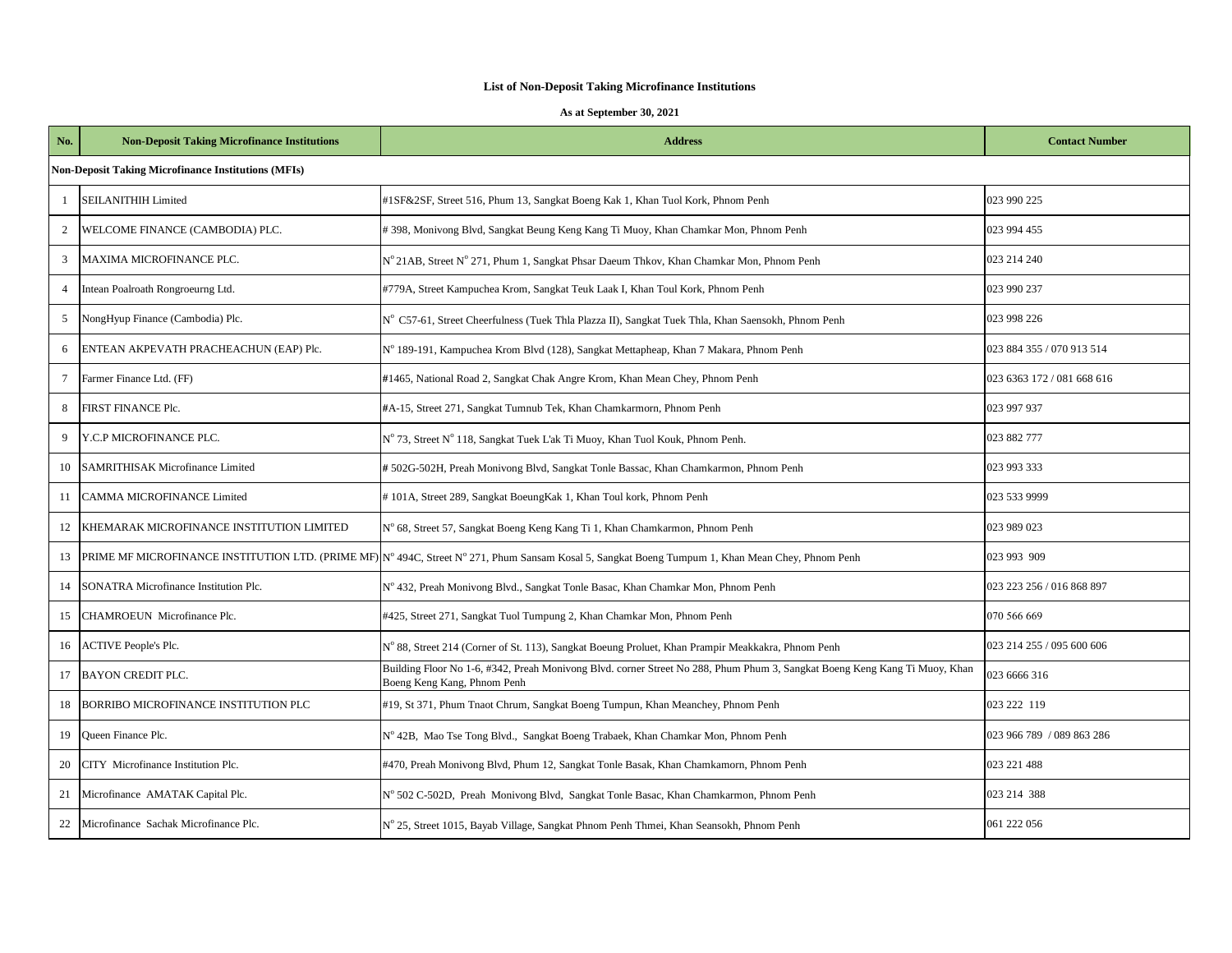| No. | <b>Non-Deposit Taking Microfinance Institutions</b>               | <b>Address</b>                                                                                                                           | <b>Contact Number</b>              |  |  |  |  |
|-----|-------------------------------------------------------------------|------------------------------------------------------------------------------------------------------------------------------------------|------------------------------------|--|--|--|--|
|     | <b>Non-Deposit Taking Microfinance Institutions (MFIs)</b>        |                                                                                                                                          |                                    |  |  |  |  |
| 23  | ORO Financecorp Plc.                                              | No. 147, Monireth Blvd., Sangkat Boeung Salang, Khan Tuol Kork, Phnom Penh                                                               | 023 988 898 / 023 955 567          |  |  |  |  |
| 24  | NIRON MICROFINANCE PLC.                                           | N° 21-23-25, Street N° 598, Sangkat Phnom Penh Thmey, Khan Saensokh, Phnom Penh                                                          | 086 655 999                        |  |  |  |  |
| 25  | DELTA MICROFINANCE PLC.                                           | #35-37 Street No.582 Sangkat Boengkak2, Khan Tuol Kork Phnom Penh                                                                        | 081 777 155 / 081 777 025          |  |  |  |  |
| 26  | CENTURY CAMBO DEVELOPMENT PLC.                                    | #74, Russian Federation Blvd., Sangkat Tuek Thla, Khan Saensokh, Phnom Penh                                                              | 077 686 988                        |  |  |  |  |
| 27  | <b>BAMC</b> Finance Plc.                                          | #315A, Street No. 217, Sambuor Village, Sangkat Dangkao, Khan Dangkao, Phnom Penh                                                        | 023 911 000                        |  |  |  |  |
| 28  | PIPHUP THMEY MICROFIANCE PLC.                                     | #288, Street No.1003, Sangkat Phnom Penh Thmey, Khan Sensok, Phnom Penh                                                                  | 077 999 393-311 8888 / 015 322 922 |  |  |  |  |
| 29  | SEREY OUDOM MICROFIANCE PLC.                                      | #P37, Steet No. 198, Sangkat Tomnup Teuk, Khan Chamkarmon, Phnom Penh                                                                    | 023 224 336                        |  |  |  |  |
| 30  | SAMBAT FINANCE PLC.                                               | #228 JA, Street No.598, Phum Toul Kork, Sangkat Toul Sangke, Khan Russey Keo, Phnom Penh                                                 | 023 997 722 / 016 665 647          |  |  |  |  |
| 31  | BNKC (CAMBODIA) PLC.                                              | Ground and 1st Floor of B-Ray Tower, Preah Norodom Blvd., Sangkat Tonle Bassac, Khan Chamkarmon, Phnom Penh                              | 023 213 900                        |  |  |  |  |
| 32  | <b>BAMBOO FINANCE PLC.</b>                                        | Building No 03, Phnom Penh-Hanoi Friendship Blvd., Phum Roung Chakr, Sangkat Kouk Khleang, Khan Saensokh, Phnom Penh                     | 011 777 173/070 367 943            |  |  |  |  |
| 33  | SAHAKRINPHEAP MICROFINANCE PLC.                                   | #586, Street 271, Phum 6, Sangkat Phsar Doeum Khkov, Khan Chamkarmon, Phnom Penh                                                         | 023 230 789                        |  |  |  |  |
| 34  | CHAILEASE ROYAL FINANCE PLC.                                      | Keystone Building N° 146 (12 <sup>th</sup> Floor), Preah Norodom Blvd (41), Sangkat Tonle Basak, Khan Chamkar Mon, Phnom Penh            | 085 777 405 / 093 781 023          |  |  |  |  |
| 35  | TBB (Cambodia) PLC.                                               | #2E2F, Street 315, Sangkat Boeung Kak1, Khan Toulkok, Phnom Penh                                                                         | 096 838 6552 / 086 600 304         |  |  |  |  |
| 36  | ROYAL MICROFINANCE PLC.                                           | N° A114 B116 & C <sub>3</sub> 118, Avenue B, Phum Banla S'et, Sangkat Khmuonh, Khan Saensokh, Phnom Penh.                                | 012 485 500                        |  |  |  |  |
| 37  | Sunny Microfinance Plc.                                           | Unit 606 and 607, Level 6, Exchange Square Building, No 19 and 20, Street 106, Phum 2, Sangkat Voat Phnum, Khan Doun Penh,<br>Phnom Penh | 096 689 1035 / 015 284 1550        |  |  |  |  |
| 38  | FUNAN Microfinance Plc.                                           | No 95, Preah Monivong Blvd, Corner of Street 118, Sangkat Monourom, Khan Prampir Meakkakra, Phnom Penh                                   | 093 508 888 / 067 666 768          |  |  |  |  |
| 39  | SAMPORN SAMAKUM SAHAKREAS THUNTOCH NEUNG<br>MATJUM KAMPUCHEA PLC. | #T166, Preah Norodom Blvd, Sangkat Tonle Bassac, Khan Chamkar Mon, Phnom Penh                                                            | 023 901 578                        |  |  |  |  |
| 40  | SAMAKY MICROFINANCE INSTITUTION PLC.                              | #83AE0 & 83BE0, St. 1986, Sangkat Phnom Penh Thmey, Khan Sensok, Phnom Penh                                                              | 023 666 5959                       |  |  |  |  |
| 41  | CAMBODIAN LABOR CARE PLC.                                         | Building 13, Street 21, Kampong Pring village, Setbou Commune, Sa-ang District, Kandal Province                                          | 016 789 769                        |  |  |  |  |
| 42  | CAM Capital Public Limited Company                                | No 318, Street No 271, Phum 5, Sangkat Stueng Mean Chey 2, Khan Mean Chey, Phnom Penh.                                                   | 023 991 999                        |  |  |  |  |
| 43  | ASIA PACIFIC FINANCE Plc.                                         | N° 26A, Street 113, Phum Phum 8, Sangkat Boueng Boeng Keng Kang Ti Pir, Khan Boeng Keng Kang, Phnom Penh                                 | 023 900 799 / 023 900 899          |  |  |  |  |
| 44  | FUTABA MICROFINANCE PLC.                                          | N°795, Preah Monivong Blvd, Sangkat Boeng Trabaek, Khan Chamkar Mon, Phnom Penh                                                          | 023 228 333-224 333                |  |  |  |  |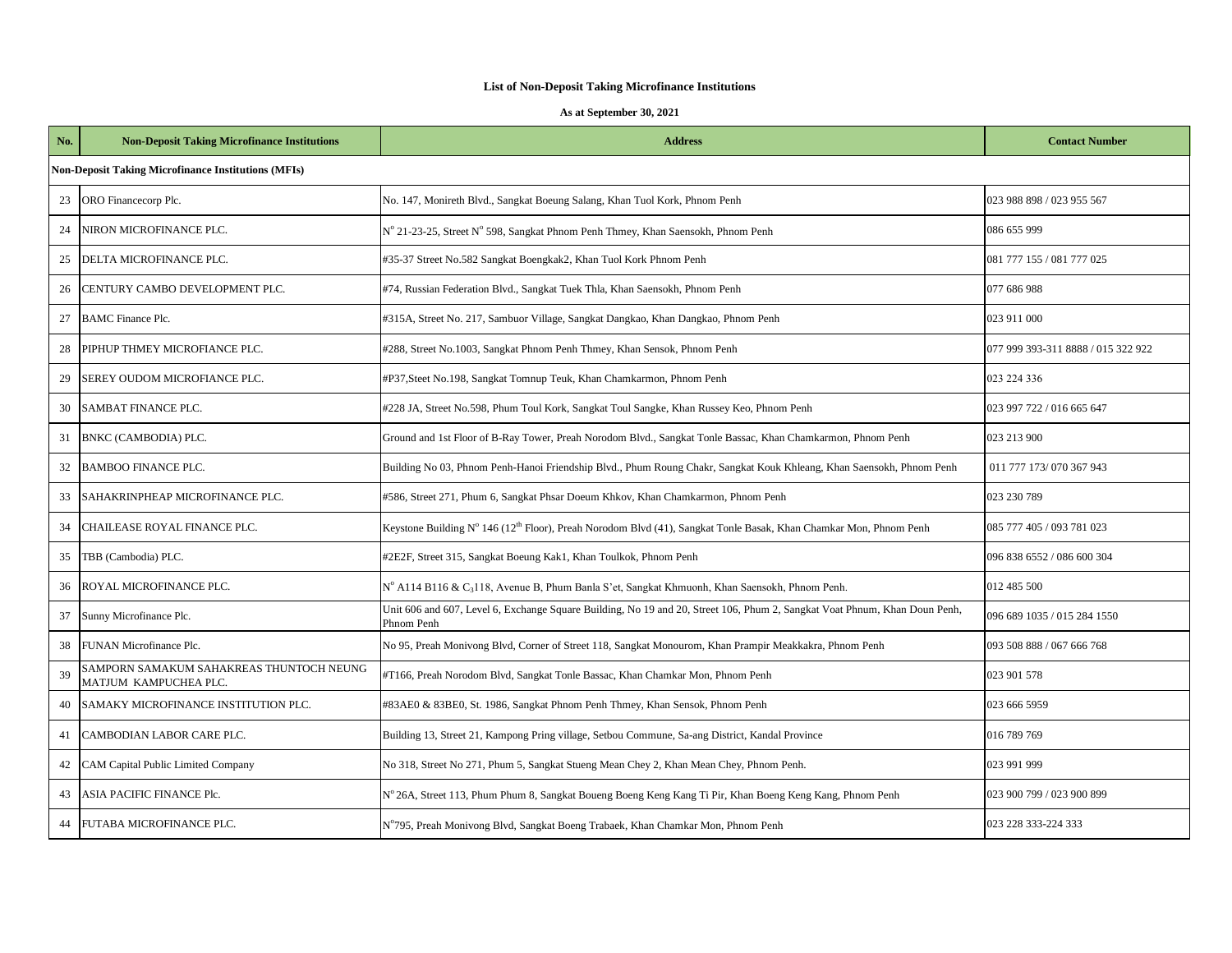| No. | <b>Non-Deposit Taking Microfinance Institutions</b>        | <b>Address</b>                                                                                                     | <b>Contact Number</b>                   |  |  |  |
|-----|------------------------------------------------------------|--------------------------------------------------------------------------------------------------------------------|-----------------------------------------|--|--|--|
|     | <b>Non-Deposit Taking Microfinance Institutions (MFIs)</b> |                                                                                                                    |                                         |  |  |  |
| 45  | Idemitsu Saison Microfinance (Cambodia) Plc.               | N° S04, National Road N° 5, Phum Prek Moha Tep, Sangkat Svay Por, Krong Battambang, Battambang Province            | 053 953 503                             |  |  |  |
| 46  | Mothers Financial Japan Plc.                               | Bldg #254, Room G08-09, Monivong Blvd, Sangkat Boeung Rang, Khan Daun Penh, Phnom Penh                             | 023 967 750                             |  |  |  |
| 47  | SAHAKA MICROFINANCE INSTITUTION PLC.                       | #206 E0 E1, Street 155, Sangkat Tuol Tumpung 1, Khan Chamkamon, Phnom Penh                                         | 023 967 779                             |  |  |  |
| 48  | GOLDEN CASH MICROFINANCE INSTITUTION PLC.                  | #684, 7Makara street, Chhunlung village, Sangkat Salakamreok, Krong Siem Reap, Siem Reap province                  | 092 747 434 / 087 700 555 / 087 700 666 |  |  |  |
| 49  | Chokchey Finance Plc.                                      | #9-11, Veng Sreng Street, Sangkat Stung Meanchey, Khan Meanchey, Phnom Penh, Cambodia                              | 023 922 126 / 017 863 327               |  |  |  |
| 50  | Sabay Credit Commercial Plc.                               | #228, Preah Norodom Blvd, Group 64, Sangkat Tonle Bassac, Khan Chamkamon, Phnom Penh                               | 012 322 322                             |  |  |  |
| 51  | Jet's Cash Box Finance Plc.                                | #124, Sothearos Blvd., Sangkat Tonle Bassac, Khan Chamkamorn, Phnom Penh                                           | 023 900 623                             |  |  |  |
| 52  | LED Plc.                                                   | N° 36-38B, Northbridge Street, Tuek Thla Village, Sangkat Tuek Thla, Khan Saensokh, Phnom Penh                     | 081 400 401 / 016 600 998               |  |  |  |
| 53  | L B P Microfinance Plc                                     | #D3&E, Street 169, Sangkat Veal Vong, Khan 7Makara, Phnom Penh                                                     | 012 688 447 / 023 884 005               |  |  |  |
| 54  | Prasethpheap Finance Plc                                   | #132, Street 193, Corner Street 388, Sangkat Toul Svay Prey 1, Khan Chamkarmorn, Phnom Penh                        | 023 970 000                             |  |  |  |
| 55  | T & GO Finance Plc                                         | # A1-A2, Street 163, Sangkat Toul Svay Prey1, Khan Chamkamorn, Phnom Penh                                          | 023 699 0505                            |  |  |  |
| 56  | ANAKUT PLC.                                                | #245, Monivong Blvd; Sangkat Ou Ruessei 4, Khan 7 Makara, Phnom Penh                                               | 089 666 831 / 023 223 139               |  |  |  |
| 57  | <b>Grow PLC</b>                                            | #21, Street No. 1986, Sangkat Phnom Penh Thmey, Khan Sensok, Phnom Penh                                            | 023 231 567                             |  |  |  |
| 58  | BAITANG MICROHERANHVATHO PLC.                              | National Road 5, Phum Prey Korn Sek, Sangkat Ou'char, Krong Battambang, Battambang Province                        | 096 588 5689                            |  |  |  |
| 59  | Mia Plc.                                                   | #93, Norodom Blvd., Corner street 208, Sangkat Boeung Raing, Khan Doun Penh, Phnom Penh                            | 023 989 262                             |  |  |  |
| 60  | LENG NAVATRA CAPITAL PLC.                                  | OCIC Blvd., Phum Kien Khleang, Sangkat Chrouy Changvar, Khan Chraoy Chongvar, Phnom Penh                           | 086 828 295                             |  |  |  |
| 61  | Vithey Microfinance Plc.                                   | No 614, Street No 271, Group 7, Phum Sansam Kosal 3, Mondul 4, Sangkat Boeng Tumpun 1, Khan Mean Chey, Phnom Penh. | 081 227 999 / 096 500 1555              |  |  |  |
| 62  | TROP KHNHOM PLC.                                           | #445, St. 4, Phum Souphi, Sangkat Kompong Svay, Krong Serei Saophoan, Banteay Meanchey                             | 012 599 094                             |  |  |  |
| 63  | KHMER CAPITAL PLC.                                         | N° 155, Russian Federation Blvd., Sangkat Tuek L'ak Ti Muoy, Khan Tuol Kouk, Phnom Penh                            | 023 235 599                             |  |  |  |
| 64  | PG Development Plc.                                        | #20E0, Street 178, Sangkat Phsar Thmei3, Khan Daun Penh, Phnom Penh                                                | 016 779 277                             |  |  |  |
| 65  | JC Finance Plc.                                            | #11, Street 376, Sunrise Building, Room Nº 101, 1st Floor, Sangkat Boeung Keng Kang 3, Khan Chamkarmon, Phnom Penh | 016 969 856 / 012 390 820 / 023 214 481 |  |  |  |
| 66  | CMK PLC.                                                   | N° 171-173 E0, E1, E2, E3, Street 110, Phum 3, Sangkat Voat Phnum, Khan Doun Penh, Phnom Penh                      | 085 666 794 / 023 221 971               |  |  |  |